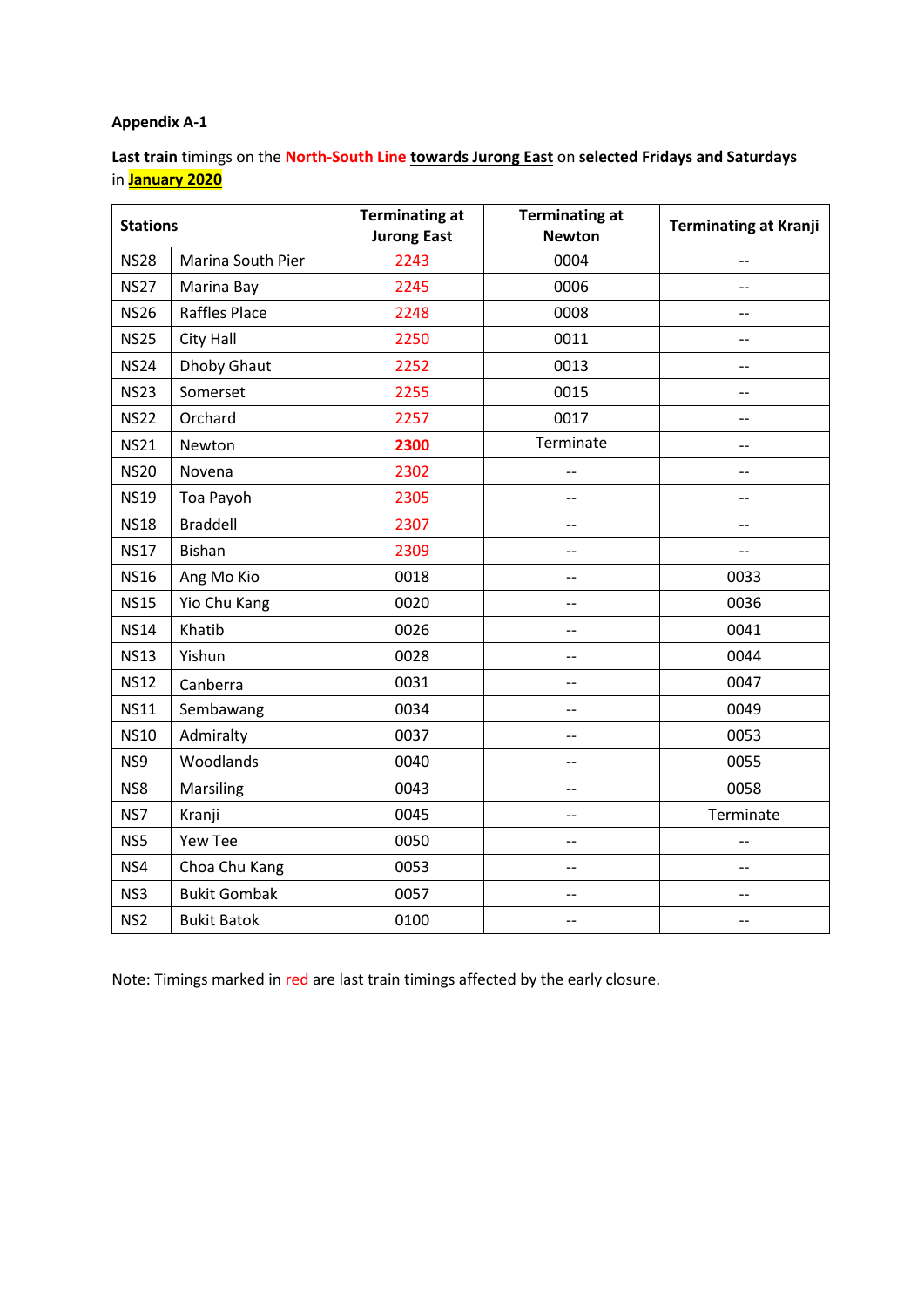| <b>Stations</b> |                     | <b>Terminating at</b><br><b>Marina South Pier</b> | <b>Terminating at</b><br>Ang Mo Kio |  |
|-----------------|---------------------|---------------------------------------------------|-------------------------------------|--|
| NS1             | <b>Jurong East</b>  | 2214                                              | 0017                                |  |
| NS <sub>2</sub> | <b>Bukit Batok</b>  | 2217                                              | 0020                                |  |
| NS3             | <b>Bukit Gombak</b> | 2220                                              | 0022                                |  |
| NS4             | Choa Chu Kang       | 2224                                              | 0027                                |  |
| NS5             | <b>Yew Tee</b>      | 2227                                              | 0029                                |  |
| NS7             | Kranji              | 2231                                              | 0034                                |  |
| NS8             | Marsiling           | 2234                                              | 0037                                |  |
| NS9             | Woodlands           | 2237                                              | 0039                                |  |
| <b>NS10</b>     | Admiralty           | 2240                                              | 0042                                |  |
| <b>NS11</b>     | Sembawang           | 2243                                              | 0045                                |  |
| <b>NS12</b>     | Canberra            | 2246                                              | 0048                                |  |
| <b>NS13</b>     | Yishun              | 2249                                              | 0051                                |  |
| <b>NS14</b>     | Khatib              | 2251                                              | 0053                                |  |
| <b>NS15</b>     | Yio Chu Kang        | 2257                                              | 0059                                |  |
| <b>NS16</b>     | Ang Mo Kio          | 2300                                              | Terminate                           |  |
| <b>NS17</b>     | <b>Bishan</b>       | 2303                                              |                                     |  |
| <b>NS18</b>     | <b>Braddell</b>     | 2305                                              |                                     |  |
| <b>NS19</b>     | Toa Payoh           | 2308                                              | $-$                                 |  |
| <b>NS20</b>     | Novena              | 2310                                              | $\overline{\phantom{a}}$            |  |
| <b>NS21</b>     | Newton              | 2344                                              | $-$                                 |  |
| <b>NS22</b>     | Orchard             | 2346                                              | $-$                                 |  |
| <b>NS23</b>     | Somerset            | 2348                                              | $-$                                 |  |
| <b>NS24</b>     | Dhoby Ghaut         | 2351                                              | $-$                                 |  |
| <b>NS25</b>     | City Hall           | 2353                                              | $\overline{\phantom{a}}$            |  |
| <b>NS26</b>     | Raffles Place       | 2355                                              | $-$                                 |  |
| <b>NS27</b>     | Marina Bay          | 2358                                              |                                     |  |

**Last train** timings on the **North-South Line towards Marina South Pier** on **selected Fridays and Saturdays** in **January 2020.**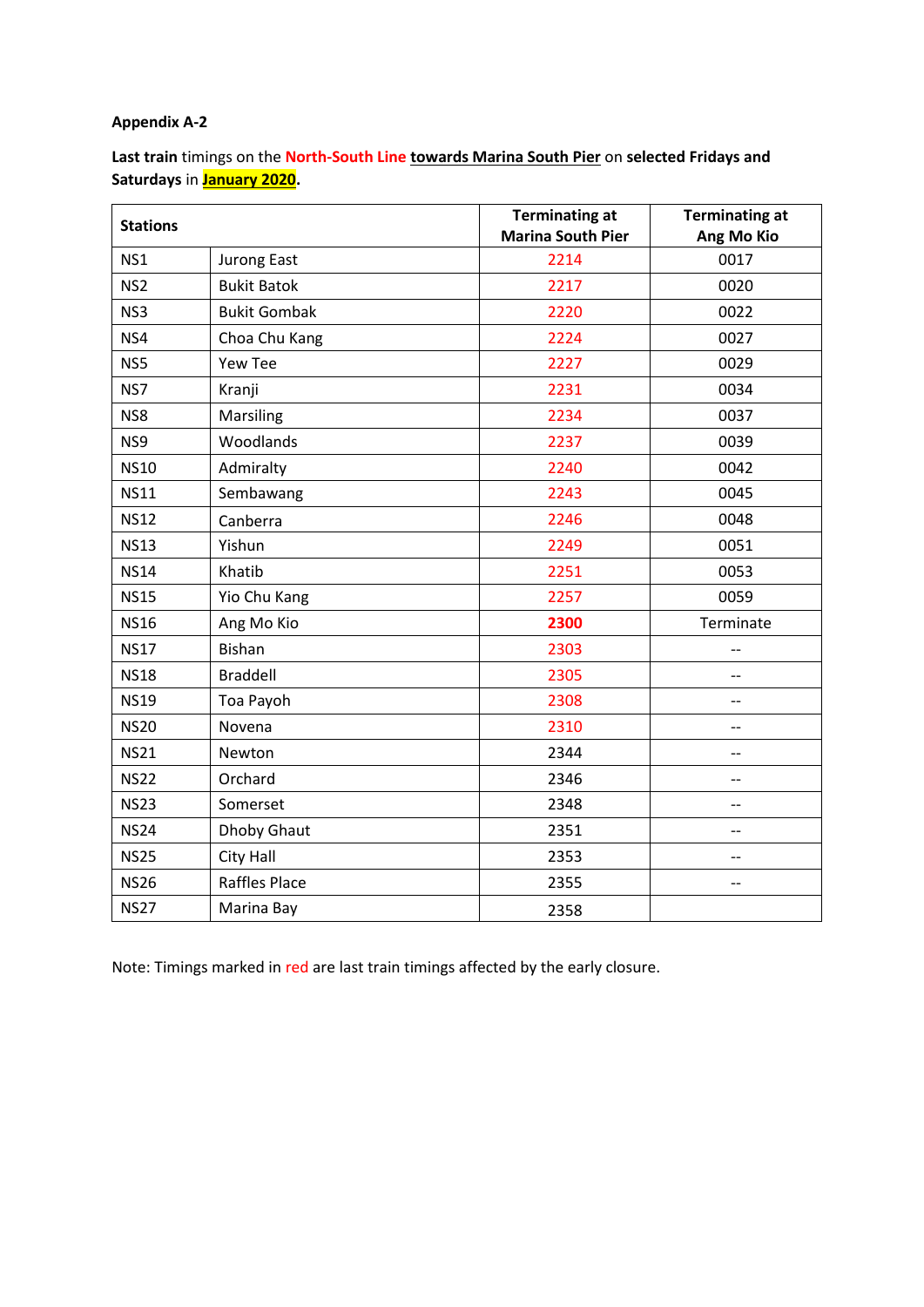# **Last train** timings on the **North-South Line towards Jurong East** on **selected Fridays and Saturdays** in **February and March 2020.**

| <b>Stations</b> |                      | <b>Terminating at</b><br><b>Jurong East</b> | <b>Terminating at</b><br>Ang Mo Kio | <b>Terminating at Kranji</b> |
|-----------------|----------------------|---------------------------------------------|-------------------------------------|------------------------------|
| <b>NS28</b>     | Marina South Pier    | 2230                                        | 0004                                | $-$                          |
| <b>NS27</b>     | Marina Bay           | 2232                                        | 0006                                | $-$                          |
| <b>NS26</b>     | <b>Raffles Place</b> | 2234                                        | 0008                                | --                           |
| <b>NS25</b>     | City Hall            | 2237                                        | 0011                                | --                           |
| <b>NS24</b>     | <b>Dhoby Ghaut</b>   | 2239                                        | 0013                                | $-$                          |
| <b>NS23</b>     | Somerset             | 2241                                        | 0015                                | --                           |
| <b>NS22</b>     | Orchard              | 2243                                        | 0017                                | $-$                          |
| <b>NS21</b>     | Newton               | 2246                                        | 0020                                | $-1$                         |
| <b>NS20</b>     | Novena               | 2249                                        | 0022                                | --                           |
| <b>NS19</b>     | Toa Payoh            | 2251                                        | 0025                                | $-$                          |
| <b>NS18</b>     | <b>Braddell</b>      | 2253                                        | 0027                                | --                           |
| <b>NS17</b>     | <b>Bishan</b>        | 2256                                        | 0030                                | --                           |
| <b>NS16</b>     | Ang Mo Kio           | 2300                                        | Terminate                           | --                           |
| <b>NS15</b>     | Yio Chu Kang         | 2302                                        |                                     | --                           |
| <b>NS14</b>     | Khatib               | 2308                                        |                                     | $-1$                         |
| <b>NS13</b>     | Yishun               | 2310                                        | --                                  | --                           |
| <b>NS12</b>     | Canberra             | 0031                                        | --                                  | 0047                         |
| <b>NS11</b>     | Sembawang            | 0034                                        | $-$                                 | 0049                         |
| <b>NS10</b>     | Admiralty            | 0037                                        | --                                  | 0053                         |
| NS9             | Woodlands            | 0040                                        | --                                  | 0055                         |
| NS8             | Marsiling            | 0043                                        | $-$                                 | 0058                         |
| NS7             | Kranji               | 0045                                        | --                                  | Terminate                    |
| NS5             | Yew Tee              | 0050                                        | --                                  |                              |
| NS4             | Choa Chu Kang        | 0053                                        | --                                  | $-$                          |
| NS3             | <b>Bukit Gombak</b>  | 0057                                        | --                                  | $-1$                         |
| NS <sub>2</sub> | <b>Bukit Batok</b>   | 0100                                        | --                                  | --                           |